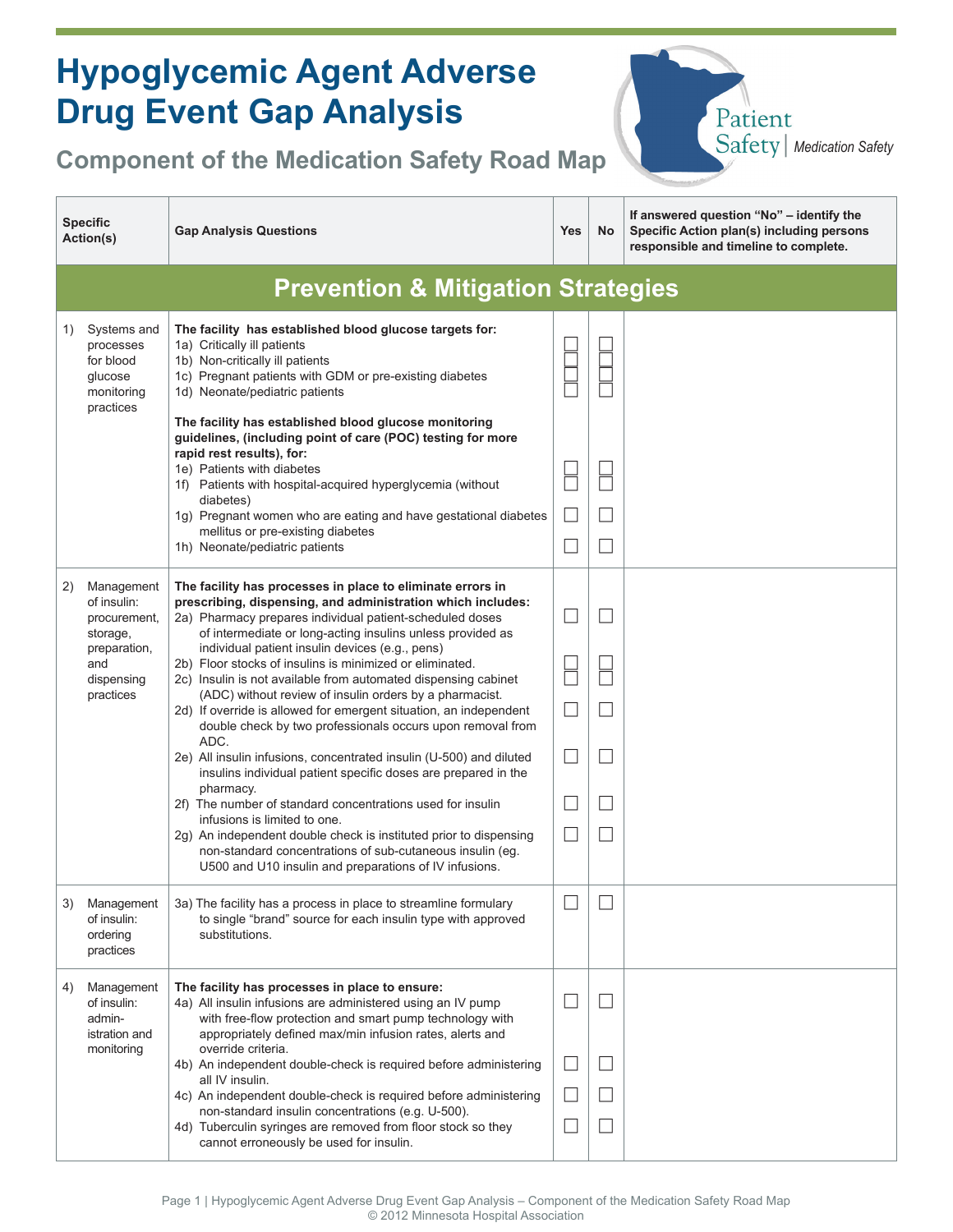|                                              | <b>Specific</b><br>Action(s)                         | <b>Gap Analysis Questions</b>                                                                                                                                                                                                                                                                                                                                                                                                                                                                                                                                                                                                                                                                            | <b>Yes</b>  | No                   | If answered question "No" – identify the<br>Specific Action plan(s) including persons<br>responsible and timeline to complete. |  |
|----------------------------------------------|------------------------------------------------------|----------------------------------------------------------------------------------------------------------------------------------------------------------------------------------------------------------------------------------------------------------------------------------------------------------------------------------------------------------------------------------------------------------------------------------------------------------------------------------------------------------------------------------------------------------------------------------------------------------------------------------------------------------------------------------------------------------|-------------|----------------------|--------------------------------------------------------------------------------------------------------------------------------|--|
|                                              |                                                      | Standard practices are established for subcutaneous insulin<br>dosing for the following situations:<br>4e) Non-standard insulin concentrations (e.g., U-500 insulin)<br>4f) Correction scale(s)<br>4g) Basal prandial dosing (carbohydrate/non-carbohydrate)<br>4h) Pre-operative or pre-procedural protocol<br>4i) Converting from oral agents to insulin                                                                                                                                                                                                                                                                                                                                               |             |                      |                                                                                                                                |  |
|                                              |                                                      | Standard insulin infusion protocols exist and are in use for:<br>4j) ICU<br>4k) non-ICU<br>4I) Diabetic ketoacidosis (DKA)<br>4m) Hyperosmolar hyperglycemic state (HHS)<br>4n) Pregnancy                                                                                                                                                                                                                                                                                                                                                                                                                                                                                                                |             |                      |                                                                                                                                |  |
|                                              |                                                      | The facility has a policy in place for patients with self-managed<br>subcutaneous insulin pumps which specifies:<br>40) Policy specifies and practice ensures that patient must be<br>cognitively competent and safe to self-administer.                                                                                                                                                                                                                                                                                                                                                                                                                                                                 |             |                      |                                                                                                                                |  |
|                                              |                                                      | Standard practices are established for oral and injectable non-<br>insulin anti-hyperglycemic agents, which include:<br>4p) Use of oral and injectable noninsulin anti-hyperglycemic agents<br>(GLP1 analogs and pramlintide) is restricted in acute care<br>settings. (Insulin is the preferred agent.)<br>4q) Sulfonylurea agents are avoided with NPO patients and<br>patients with inconsistent nutritional intake.<br>4r) Thiazolidinedione use is avoided in patients with CHF.<br>4s) Metformin use is avoided in patients who are critically ill, have<br>a creatinine greater than 1.4 mg/dL females or 1.5 mg/dL<br>males, have received IV contrast or have abnormal creatinine<br>clearance. |             |                      |                                                                                                                                |  |
|                                              |                                                      | 4t) There is a process in place to ensure that protocols/policies<br>order sets are implemented and being used consistently.                                                                                                                                                                                                                                                                                                                                                                                                                                                                                                                                                                             |             |                      |                                                                                                                                |  |
| 5)                                           | Implement<br>appropriate<br>mitigation<br>strategies | The facility has a process in place for follow up after initial<br>hypoglycemic reaction occurs which includes:<br>5a) The adjustment of insulin dose.<br>5b) The implementation of standard BG monitoring after treatment<br>of hypoglycemia with glucagon or D50 (e.g., 0200 glucose<br>check, glucose q 1 hr X 3).<br>5c) A plan for ongoing monitoring and dose adjusting to prevent<br>hypoglycemia reoccurrence.                                                                                                                                                                                                                                                                                   | ப<br>$\Box$ | $\qquad \qquad \Box$ |                                                                                                                                |  |
| <b>Assessment &amp; Detection Strategies</b> |                                                      |                                                                                                                                                                                                                                                                                                                                                                                                                                                                                                                                                                                                                                                                                                          |             |                      |                                                                                                                                |  |
| 6)                                           | Systems and<br>processes<br>to aid in<br>assessment  | 6a) The facility's insulin administration record, glucose monitoring<br>results, and carbohydrate intake are effectively displayed to<br>allow caregivers to accurately and efficiently assess data.                                                                                                                                                                                                                                                                                                                                                                                                                                                                                                     |             |                      |                                                                                                                                |  |
|                                              | and detection                                        | The facility implements real-time rules/alerts to flag low<br>blood glucose triggers and changes in patient condition<br>predisposing patient to hypoglycemia, which include:<br>6b) Change in nutrition and/or fluid status - admission, acute<br>illness, NPO for surgery, start/stop PN/EN, inconsistent<br>nutrition in hospital.<br>6c) Addition or discontinuation of medication(s) that affect blood<br>glucose.<br>6d) Disease state – acute renal failure (ARF), acute hepatic failure,<br>severe sepsis/shock.                                                                                                                                                                                 |             |                      |                                                                                                                                |  |
|                                              |                                                      |                                                                                                                                                                                                                                                                                                                                                                                                                                                                                                                                                                                                                                                                                                          |             |                      |                                                                                                                                |  |
|                                              |                                                      | 6e) Transitions in care/handoffs.                                                                                                                                                                                                                                                                                                                                                                                                                                                                                                                                                                                                                                                                        |             |                      |                                                                                                                                |  |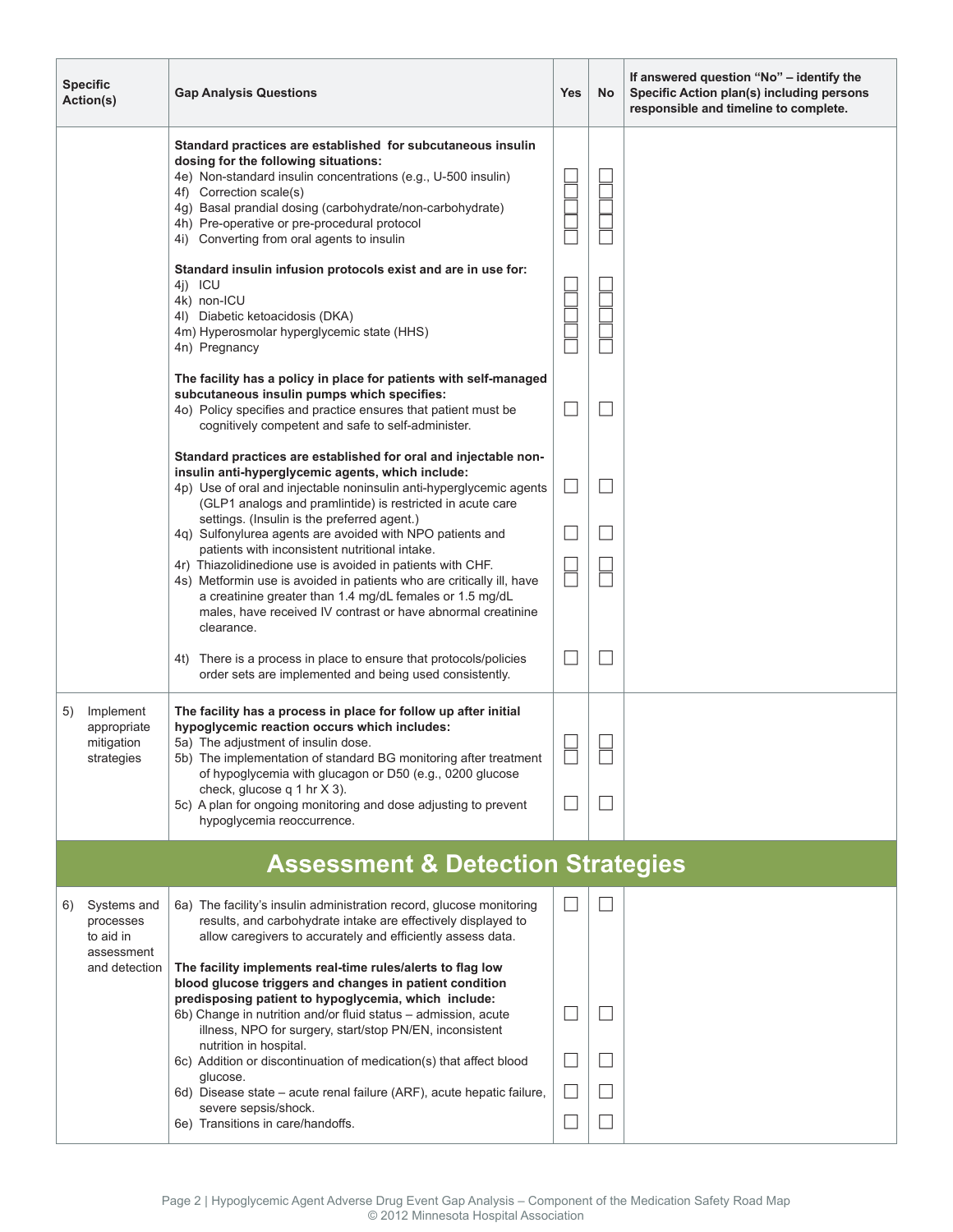| <b>Specific</b><br>Action(s)  |                                                                                                 | <b>Gap Analysis Questions</b>                                                                                                                                                                                                                                                                                                                                                                                                                                                                                                                                                                             | <b>Yes</b>        | No | If answered question "No" - identify the<br>Specific Action plan(s) including persons<br>responsible and timeline to complete. |
|-------------------------------|-------------------------------------------------------------------------------------------------|-----------------------------------------------------------------------------------------------------------------------------------------------------------------------------------------------------------------------------------------------------------------------------------------------------------------------------------------------------------------------------------------------------------------------------------------------------------------------------------------------------------------------------------------------------------------------------------------------------------|-------------------|----|--------------------------------------------------------------------------------------------------------------------------------|
| 7)                            | Management<br>of insulin:<br>assessment<br>of nutrition<br>and fluid<br>status                  | 7a) The facility has a process in place to coordinate blood glucose<br>checks, meals and insulin administration times.                                                                                                                                                                                                                                                                                                                                                                                                                                                                                    |                   |    |                                                                                                                                |
|                               |                                                                                                 | The facility has a process in place to monitor for mismatch<br>between nutritional intake in patients with fixed prandial dosing:<br>7b) Upon admission.<br>7c) For patients with inconsistent nutritional intake or failure to eat<br>after prandial insulin dose has been given.<br>7d) At transitions in care.                                                                                                                                                                                                                                                                                         |                   |    |                                                                                                                                |
|                               |                                                                                                 | The facility has a process in place that requires new insulin<br>orders and BG monitoring for patients on insulin with:<br>7d. Change in nutrition status (e.g., new NPO status, transition<br>from parenteral nutrition (PN) to enteral nutrition (EN),<br>transition from continuous to cyclic PN or EN).<br>7e. Discontinuation of TPN/dextrose containing IV fluid or EN.                                                                                                                                                                                                                             |                   |    |                                                                                                                                |
| 8)                            | Management<br>of insulin:                                                                       | The facility has a process in place for management of insulin<br>used with other medications that may affect blood glucose                                                                                                                                                                                                                                                                                                                                                                                                                                                                                |                   |    |                                                                                                                                |
|                               | with other<br>medications<br>affecting<br>blood<br>glucose<br>control                           | control, which includes:<br>8a) Assessing appropriateness of continuation of injectable<br>non-insulin, anti hyperglycemic agents and oral agents upon                                                                                                                                                                                                                                                                                                                                                                                                                                                    | $\vert \ \ \vert$ |    |                                                                                                                                |
|                               |                                                                                                 | admission.<br>8b) Ensuring that appropriate warnings appear in information<br>systems (e.g., CPOE, MAR, pharmacy) when medications that<br>significantly alter BG levels or insulin regimen requirements are<br>started or stopped or the dose is increased, e.g., Corticosteroid<br>taper, Quinolones Octreotide, antipsychotic agents,<br>continuous renal replacement therapy (CRRT), vasopressors,<br>immunosupressants.)                                                                                                                                                                             |                   |    |                                                                                                                                |
| 9)                            | Management<br>of insulin:<br>with disease<br>states<br>affecting<br>blood<br>glucose<br>control | The facility has processes in place for management of insulin<br>use in the following disease states:                                                                                                                                                                                                                                                                                                                                                                                                                                                                                                     |                   |    |                                                                                                                                |
|                               |                                                                                                 | 9a) Renal dysfunction: use of an algorithm to determine need for<br>reduction of weight-based insulin dosing.<br>9b) Liver dysfunction: use of an algorithm to determine need for<br>reduction of weight-based insulin dosing.<br>9c) Malnutrition/low body weight: use of an algorithm to determine<br>need for reduction of weight-based insulin dosing.<br>9d) Type 1 Diabetes: should have dextrose added to IV fluids if no<br>caloric intake.<br>9e) Hyperkalemia: Insulin should be used to treat hyperkalemia<br>only via the use of a protocol that includes specific blood sugar<br>monitoring. |                   |    |                                                                                                                                |
|                               |                                                                                                 |                                                                                                                                                                                                                                                                                                                                                                                                                                                                                                                                                                                                           |                   |    |                                                                                                                                |
|                               |                                                                                                 |                                                                                                                                                                                                                                                                                                                                                                                                                                                                                                                                                                                                           |                   |    |                                                                                                                                |
|                               |                                                                                                 |                                                                                                                                                                                                                                                                                                                                                                                                                                                                                                                                                                                                           |                   |    |                                                                                                                                |
|                               | 10) Management<br>of insulin:<br>handoffs and<br>transitions                                    | A standard hand-off/transition communication process is<br>in place for all patients receiving insulin which includes the<br>following information, at minimum:<br>10a) Communication of last blood glucose check.                                                                                                                                                                                                                                                                                                                                                                                        |                   |    |                                                                                                                                |
|                               |                                                                                                 | 10b) Date and time of last insulin dose given.                                                                                                                                                                                                                                                                                                                                                                                                                                                                                                                                                            |                   |    |                                                                                                                                |
| <b>Therapeutic Strategies</b> |                                                                                                 |                                                                                                                                                                                                                                                                                                                                                                                                                                                                                                                                                                                                           |                   |    |                                                                                                                                |
|                               | 11) Systems and<br>processes<br>for insulin<br>therapeutic<br>strategy                          | 11a) The facility has a process in place to encourage co-<br>management of insulin with patients who are capable and<br>willing, (e.g., encourage patients to question doses and timing<br>of insulin administration.)                                                                                                                                                                                                                                                                                                                                                                                    |                   |    |                                                                                                                                |
|                               | practices                                                                                       | The facility has insulin management practices in place, which<br>include:                                                                                                                                                                                                                                                                                                                                                                                                                                                                                                                                 |                   |    |                                                                                                                                |
|                               |                                                                                                 | 11a) Matching insulin prandial dosing to the amount of<br>carbohydrate consumed.<br>11b) Checking blood glucose within 30 minutes before meal                                                                                                                                                                                                                                                                                                                                                                                                                                                             |                   |    |                                                                                                                                |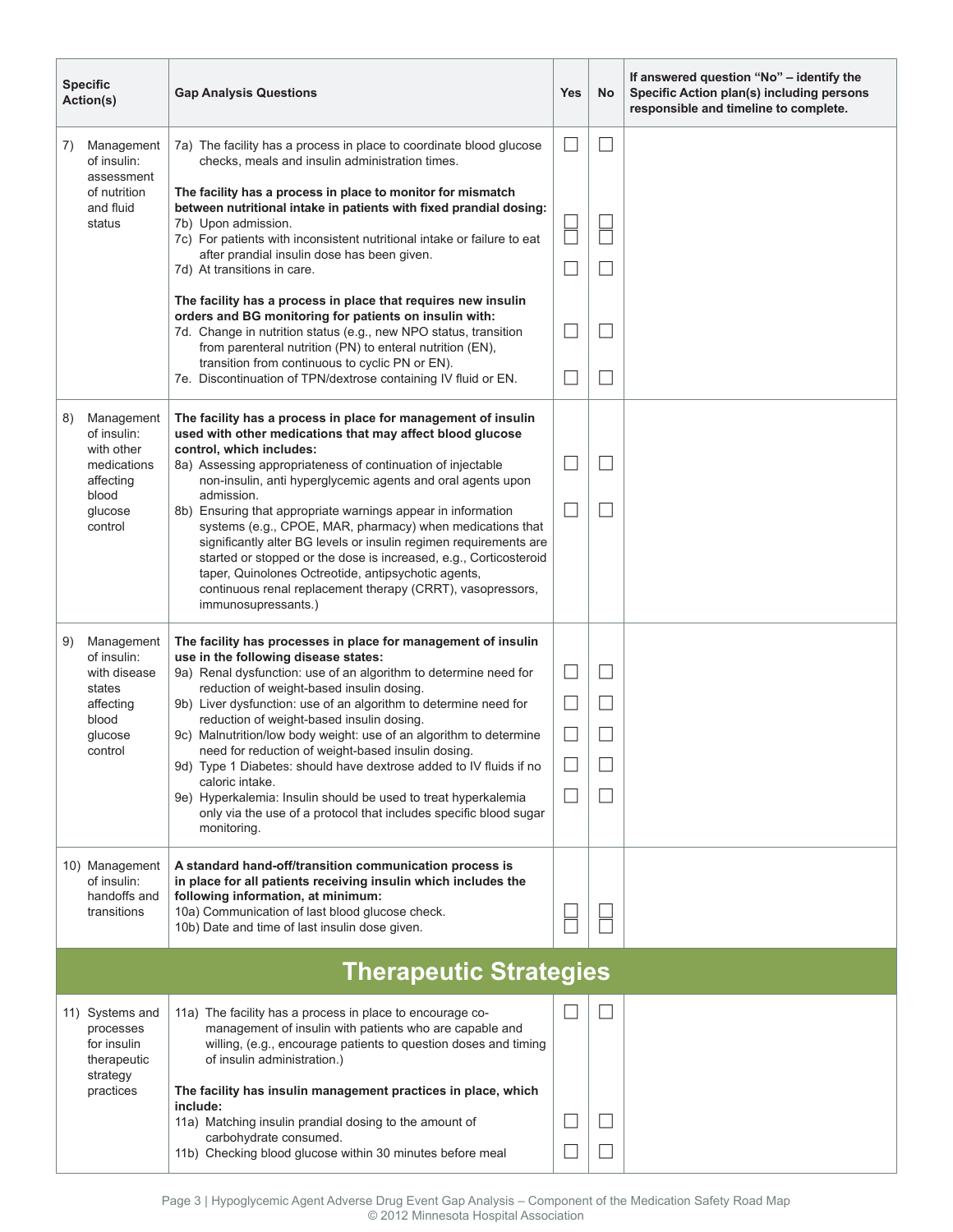| <b>Specific</b><br>Action(s)                                                        | <b>Gap Analysis Questions</b>                                                                                                                                                                                                                                                                                                                                                                                                                                                                                                                                                                                                                                                                                                                                                               | <b>Yes</b>        | No | If answered question "No" – identify the<br>Specific Action plan(s) including persons<br>responsible and timeline to complete. |  |  |
|-------------------------------------------------------------------------------------|---------------------------------------------------------------------------------------------------------------------------------------------------------------------------------------------------------------------------------------------------------------------------------------------------------------------------------------------------------------------------------------------------------------------------------------------------------------------------------------------------------------------------------------------------------------------------------------------------------------------------------------------------------------------------------------------------------------------------------------------------------------------------------------------|-------------------|----|--------------------------------------------------------------------------------------------------------------------------------|--|--|
|                                                                                     | 11c) Administering rapid-acting prandial insulin within 30 minutes<br>post first bite.                                                                                                                                                                                                                                                                                                                                                                                                                                                                                                                                                                                                                                                                                                      | $\vert \ \ \vert$ |    |                                                                                                                                |  |  |
|                                                                                     | 11d) Avoiding dose stacking (e.g., Corrective insulin should not<br>be given more frequently than every 4 hours for rapid-acting<br>insulin or every 6 hours for regular insulin).                                                                                                                                                                                                                                                                                                                                                                                                                                                                                                                                                                                                          |                   |    |                                                                                                                                |  |  |
| 12) Management<br>of insulin:                                                       | The facility has a process in place for management of<br>hyperglycemic patients using basal/bolus insulin, which<br>includes:                                                                                                                                                                                                                                                                                                                                                                                                                                                                                                                                                                                                                                                               |                   |    |                                                                                                                                |  |  |
|                                                                                     | 12a) Intermittent sliding scale insulin regimens are consistently<br>used with a basal insulin.                                                                                                                                                                                                                                                                                                                                                                                                                                                                                                                                                                                                                                                                                             |                   |    |                                                                                                                                |  |  |
|                                                                                     | 12b) Rapid acting insulin is the standard choice of therapy for<br>prandial insulin.                                                                                                                                                                                                                                                                                                                                                                                                                                                                                                                                                                                                                                                                                                        |                   |    |                                                                                                                                |  |  |
|                                                                                     | 12c) Prandial and correction scale insulin should be the same type<br>of insulin and given in one injection when possible.                                                                                                                                                                                                                                                                                                                                                                                                                                                                                                                                                                                                                                                                  |                   |    |                                                                                                                                |  |  |
|                                                                                     | The facility has a process in place for management of<br>hyperglycemic patients using mixed insulin which includes:<br>12d) Dosing occurs only before breakfast and before dinner; not at<br>bedtime.<br>12e) Patients are monitored for nocturnal hypoglycemia.<br>12f) Change to basal/prandial if patient becomes NPO or exhibits<br>inconsistent nutritional intake (e.g. poor appetite).                                                                                                                                                                                                                                                                                                                                                                                               |                   |    |                                                                                                                                |  |  |
| 13) Management<br>of insulin:                                                       | The facility has an established standard order set or protocol,<br>approved by medical staff committee, in place for management<br>of hypoglycemic patients which includes:<br>13a) A standard method for management of hypoglycemia,<br>including triggers to administer glucose, (e.g., blood glucose<br>value below threshold, signs and symptoms of hypoglycemia)                                                                                                                                                                                                                                                                                                                                                                                                                       | $\Box$            |    |                                                                                                                                |  |  |
|                                                                                     | is readily available to caregivers.<br>13b) Allows nurses to administer hypoglycemia "rescue" agents                                                                                                                                                                                                                                                                                                                                                                                                                                                                                                                                                                                                                                                                                        |                   |    |                                                                                                                                |  |  |
|                                                                                     | without prior physician order.<br>13c) Hypoglycemia "rescue" agents (dextrose, glucagon) are readily<br>accessible throughout the facility where care is provided.                                                                                                                                                                                                                                                                                                                                                                                                                                                                                                                                                                                                                          |                   |    |                                                                                                                                |  |  |
| <b>Critical Thinking &amp; Knowledge Strategies</b>                                 |                                                                                                                                                                                                                                                                                                                                                                                                                                                                                                                                                                                                                                                                                                                                                                                             |                   |    |                                                                                                                                |  |  |
| 14) Implement<br>appropriate<br>critical<br>thinking and<br>knowledge<br>strategies | The facility has a process in place which evaluates staff<br>competencies related to hypoglycemic agent use including:<br>14a) Hypoglycemia is always considered when a patient receiving<br>insulin has an altered level of consciousness for no apparent<br>reason.<br>14b) Hypoglycemia should not be ruled out as a cause of<br>confusion or altered behavior based on a capillary BG result;<br>a venous lab result should also be obtained.                                                                                                                                                                                                                                                                                                                                           |                   |    |                                                                                                                                |  |  |
|                                                                                     | The facility provides interdisciplinary education on<br>hypoglycemic agent therapy, which includes:<br>14c) Initial training for new hires and existing staff, including<br>protocols and guidelines.<br>14d) Post test incorporating a case-study approach to demonstrate<br>proficiency; covers topics such as: frequency of glucose<br>checks; non-standard insulin concentrations (e.g., U-500<br>insulin); correction insulin scale(s); basal insulin dosing;<br>prandial insulin dosing (carbohydrate/non-carbohydrate); pre-<br>operative or pre-procedural protocols; converting from oral<br>agents to insulin.<br>14e) Plan for targeting gaps in knowledge.<br>14f) Hypoglycemic agent education is provided to direct care staff<br>when new relevant information is available. |                   |    |                                                                                                                                |  |  |